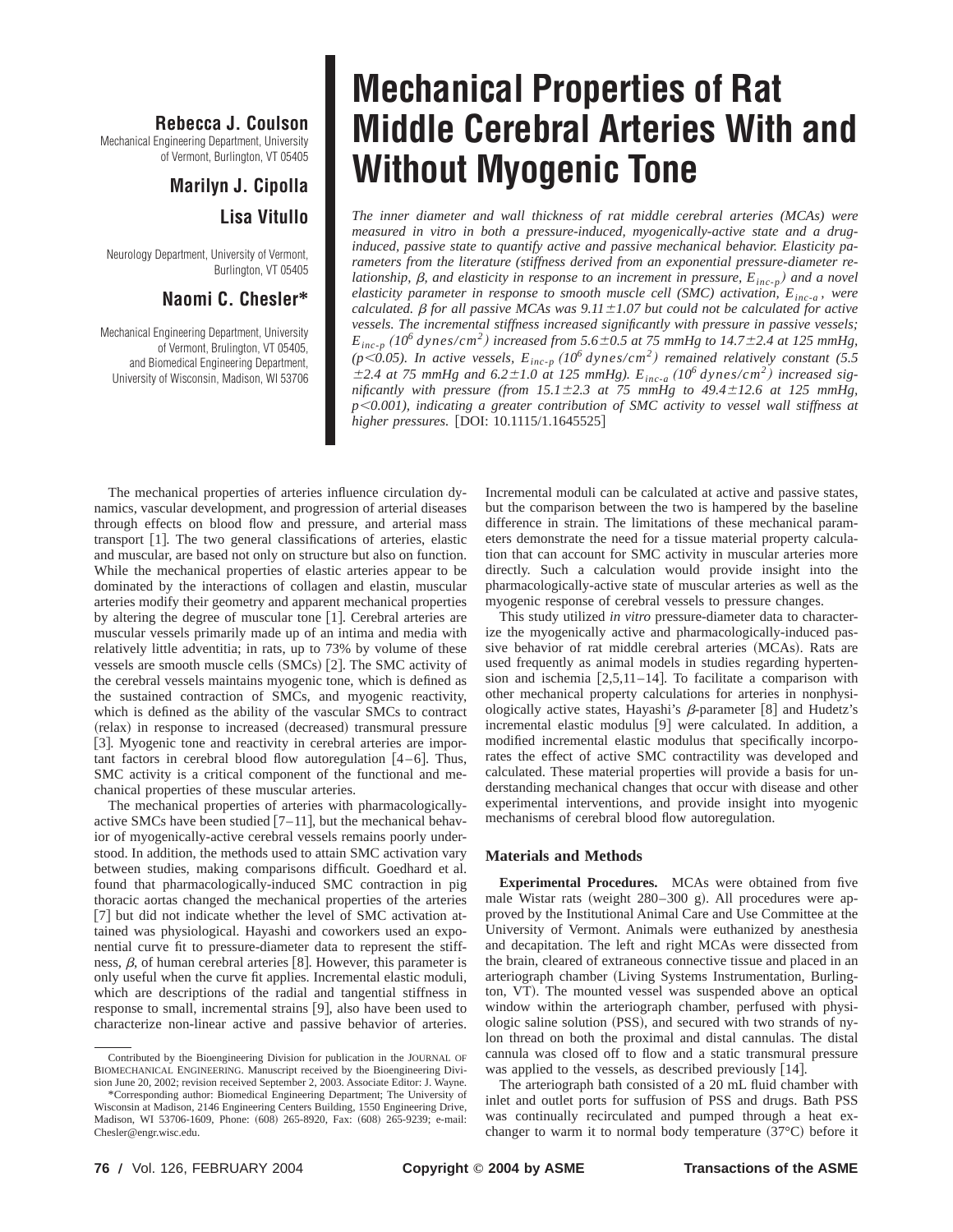

**Fig. 1 Experimental setup. The vessel was sutured onto glass cannulas above an optically clear window in the arteriograph chamber. Through this window, the vessel image is magnified by an inverted microscope objective and digitized by a CCD** camera. Vessel diameter and wall thicknesses (right and left) **were measured from one scan line of this digitized image by a** video dimension analyzer (VDA). Perfusate pressure was con**trolled by a servo-mechanism under computer control through a data acquisition and control system** "**DATAQ**…**. Perfusate and bath temperature were maintained at 37°C by closed loop control of heating elements (not shown).** 

entered the arteriograph bath and was aerated with a gas mixture of 5%  $CO<sub>2</sub>/10% O<sub>2</sub>/85% N<sub>2</sub>$  to maintain a constant pH of 7.4  $\pm 0.05$ . A servo-system (Living Systems Instrumentation), which consisted of an in-line pressure transducer, miniature peristaltic pump, and controller connected to the proximal cannula, was used to measure and control transmural pressure. The entire arteriograph system that contained the mounted arteries was placed on an inverted microscope with an attached videocamera to allow viewing and electronic measurement of vessel dimensions [14,15]. Lumen diameter and wall thickness were quantified  $(\pm 1.0 \mu m)$  by the video scan line of a video dimension analyzer, which detected the optical contrast of the translucent vessel with the opaque vessel walls on the video monitor and generated a voltage ramp, the amplitude of which is proportional to diameter. The video scan line was positioned at the axial midpoint of the vessel, and focused on the central plane to obtain maximum contrast at the walls. The output of the video dimension analyzer and pressure controller were sent to an IBM-compatible computer by means of a serial data-acquisition system (DATAQ) for visualization of diameter and transmural pressure  $(Fig. 1)$ .

Vessels were tested according to previously established protocols [14]. Briefly, mounted and pressurized arteries were equilibrated at a pressure of 50 mmHg for 1 hour to recover from the excision and regain normal myogenic tone. Vessels that did not develop tone were discarded from the study; those with tone have been shown to have stable and reproducible responses to pressure [14]. Pressure was then increased stepwise in increments of 25 mmHg within the autoregulatory range from 50 to 125 mmHg. The step increase in pressure was achieved in one second; arterial diameter and wall thickness were recorded once stable  $(\sim 10$  minutes) at each pressure. In this way, short time-constant viscoelastic effects were ignored and long time-constant viscoelastic effects were accounted for by taking approximately isochronal measurements.

Once the final active data were obtained at 125 mmHg, papaverine  $(0.01 \text{ mmol/L})$ , a compound that causes SMC relaxation, was added to the bath. Vessel dilation occurred in  $\sim$ 3 minutes. After  $\sim$  5 minutes, the passive vessel was inflated to 200 mmHg, deflated to 0 mmHg and re-inflated to 200 mmHg at a rate of approximately 5 mmHg/s to precondition the vessel to the pressure levels of interest for passive mechanics. Passive measurements then were taken during deflation for 25, 10 and 5 mmHg steps in the sequence: 200, 175, 150, 125, 100, 75, 50, 40, 30, 20, 10, 5 and 0 mmHg. Again, step changes in pressure occurred in one second; diameter and wall thickness values were recorded once stable  $(\sim 2$  minutes). Preliminary experiments demonstrated less than 2% change in passive diameter values from the second to the fourth inflation/deflation preconditioning cycles from 0 to 200 mmHg. Also, no changes occurred between 2 minutes and 10 minutes at any pressure level.

**Modeling and Calculations.** For modeling purposes, the rat MCA was assumed to be an incompressible, homogeneous, orthotropic, thick-walled, nonlinearly elastic cylindrical tube  $[9,16,17]$ . The thin wall assumption was found to be invalid for these vessels since the mean ratio of internal radius to wall thickness was not greater than 10 at 150 mmHg  $(7.4\pm0.4$  for the passive vessels).

The Cauchy stress in the circumferential direction at the internal radius  $r_i$  was calculated as:

$$
\sigma_{\theta} = \frac{p(r_i^2 + r_e^2)}{r_e^2 - r_i^2} \tag{1}
$$

where  $r_e$ , and  $p$  are the external radius and transmural pressure, respectively [18]. The equation for radial stress reduced to  $\sigma_r$  $=$  - p at the inner surface [18]. Circumferential Almansi strain for large deformations was calculated at the internal radius using:

$$
e_{\theta} = \frac{1}{2} \left( 1 - \frac{1}{\lambda_{\theta}^2} \right) \tag{2}
$$

[16] where the circumferential stretch ratio  $\lambda_{\theta} = 2\pi r_i/2\pi r_{i_0}$  and  $r_{i_0}$  is the internal radius at zero transmural pressure. Radial strain at  $r_i$  was calculated similarly using:

$$
e_r = \frac{1}{2} \left( 1 - \frac{1}{\lambda_r^2} \right) \tag{3}
$$

where the radial stretch ratio  $\lambda_r=1/\lambda_\theta$  based upon the assumption of incompressibility ( $\lambda_r \lambda_\theta \lambda_z = 1$ ) and zero axial strain ( $\lambda_z = 1$ ).

The stress-strain behavior of vessels in active and passive states characterizes their behavior under the applied loading conditions but does not provide a single parameter with which comparisons to other states and conditions are easily made. Hayashi's  $\beta$  parameter, on the other hand, does provide a single measure of tissue behavior with which healthy and disease states can be compared. Since it is essentially a curve-fitting technique, no material property assumptions are required. The logarithmic transformation of the pressure-diameter data and linear regression to find  $\beta$  was performed for each vessel using the following equation  $[8]$ :

$$
\ln\left(\frac{p_i}{p_s}\right) = \beta\left(\frac{r_e}{r_{e_s}} - 1\right) \tag{4}
$$

where  $p<sub>s</sub>$  is a reference pressure chosen in the physiological pressure range and  $r_e$  is the external radius of the vessel at the reference pressure. A reference pressure of 75 mm Hg was chosen because it lies within the physiologic pressure range and gave a good fit to the data (mean  $R^2 > 0.90$ ). Note,  $\beta$  can only be reasonably calculated for vessels that exhibit an exponential pressurediameter curve. The pressure-diameter data of active vessels in the myogenic range, for example, were poorly fit by this equation.

The incremental elastic modulus, by contrast, is well-suited to nonexponential and nonlinear stress-strain behavior and to modeling data obtained with the experimental protocol used in this study. In particular, Hudetz developed an elastic modulus formulation for orthotropic, incompressible arteries with nonlinear behavior pressurized at a fixed length using the mechanics of incremental deformations  $[9]$ . The step-wise increments in pressure to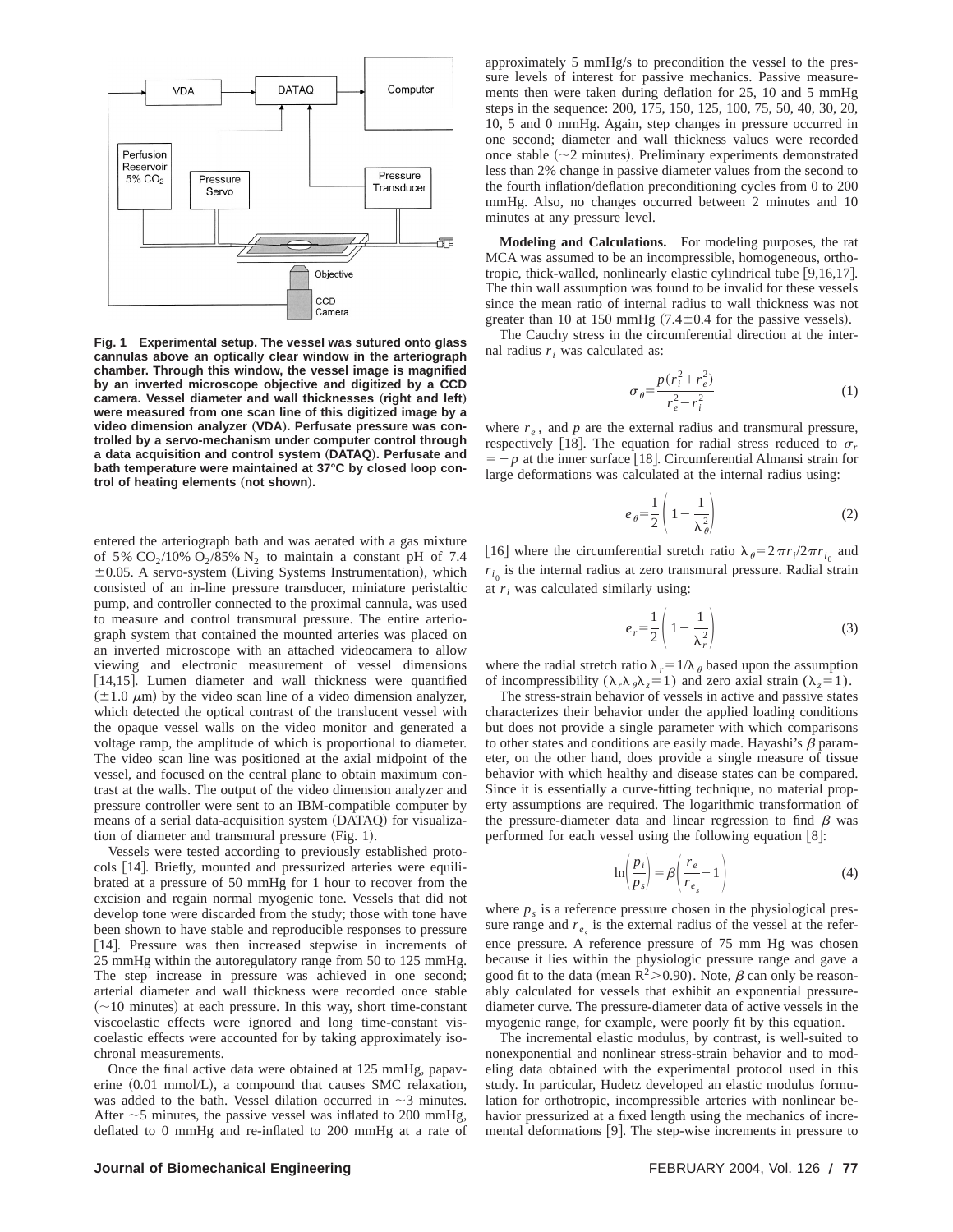which vessels were subjected in this study in both the active and passive states were precisely incremental deformations. A brief review of the derivation for this incremental modulus will provide useful background for a novel modification we performed that models the effect of SMC activity.

The equation of equilibrium for an incompressible elastic tube under axisymmetric plane strain conditions with incremental stresses is given as:

$$
\frac{\partial T_r}{\partial r} + \frac{\mathbf{T}_r - \mathbf{T}_\theta}{r} = 0\tag{5}
$$

where  $\mathbf{T}_r$  and  $\mathbf{T}_\theta$  are the radial and tangential components of the incremental Kirchoff-Piola stress tensor. Using the linearincremental correspondence principle along with the equation of equilibrium and incremental constitutive equations, Hudetz's first expression for incremental modulus was:

$$
E_{inc} = \frac{\Delta p'}{\Delta r_i} \frac{2r_i r_e^2}{r_e^2 - r_i^2}
$$
 (6)

where  $\Delta p'$  is an incremental Kirchoff-Piola stress. Because it cannot be measured directly, this stress term is replaced using the following approximate conversion between Cauchy stress and Kirchoff-Piola stress:

$$
\mathbf{T}_r = \mathbf{t}_r + t_{0r} \frac{u_r}{r}
$$
 (7)

where  $t_r$  is an incremental Cauchy stress in the radial direction,  $t_{0r}$ is the initial radial Cauchy stress,  $u_r$  is the radial displacement, and *r* is the radius [9]. At  $r = r_i$ ,  $t_r$  is the incremental change in pressure and  $t_{0r}$  is the pressure at the beginning of the increment, which gives the following relationship:

$$
\Delta p' = \Delta p + p \frac{\Delta r_i}{r_i} \tag{8}
$$

where  $\Delta p$  is the incremental change in transmural pressure, and  $\Delta r_i$  is the corresponding change in internal radius over the increment. Substitution of equation  $(8)$  into equation  $(6)$  gives the elastic modulus developed by Hudetz to characterize vessel nonlinear mechanical properties under isometric conditions. In particular, this modulus quantifies the vessel response to a step change in pressure. We denote this by annotating the traditional incremental modulus nomenclature,  $E_{inc}$ , with the subscript " $p$ " for pressure. This parameter was calculated for both active and passive vessels according to:

$$
E_{inc-p} = \frac{\Delta p}{\Delta r_i} \frac{2r_i r_e^2}{r_e^2 - r_i^2} + \frac{2p r_e^2}{r_e^2 - r_i^2}
$$
(9)

where all nonincremental (non- $\Delta$ ) parameters are taken at the beginning of the increment. In this equation, the second term is a correction term that reflects the influence of the initial pressure, *p*, on the modulus  $[9]$ .

Based on this derivation and set of assumptions, we developed a new incremental modulus that describes the incremental elastic modulus with SMC activity. In particular, the radial stress (i.e., pressure) was replaced with the circumferential stress ( $\sigma_{\theta}$ , from equation  $(1)$ ), where now the increment is taken from the passive to the active state at a fixed pressure. That is, equation  $(8)$  was modified to:

$$
\Delta p' = \Delta \sigma_{\theta} + \sigma_{\theta} \frac{\Delta r_i}{r_i}
$$
 (10)

where  $\Delta \sigma_{\theta}$  is the change in circumferential stress (calculated at the internal radius) from passive to active,  $\sigma_{\theta}$  is the stress calculated with SMCs passive, and  $\Delta r_i$  is the change in internal radius from passive to active. Then, substitution of equation  $(10)$  into equation  $(6)$  gives the increment in modulus with SMC activity denoted by the subscript ''*a*'' for activation:

$$
E_{inc-a} = \frac{\Delta \sigma_{\theta}}{\Delta r_i} \frac{2r_i r_e^2}{r_e^2 - r_i^2} + \frac{2\sigma_{\theta} r_e^2}{r_e^2 - r_i^2}
$$
(11)

where again all nonincremental (non- $\Delta$ ) parameters are taken at the beginning of the increment  $(i.e., at the passive state)$ . Analogous to equation  $(9)$ , the second term above is a correction that reflects the condition of the vessel at the initial state of the increment.

By directly substituting  $\Delta \sigma_{\theta}$  for  $\Delta p$  in equation (8), we developed a stiffness measure that is analogous to the radial incremental modulus but is not strictly in the radial direction. To instead calculate a true change in radial stiffness resulting from a change in SMC activity, one could equivalently calculate the change in pressure (radial stress) that resulted from the change in activity  $({\text{from Eq. 1}})$  and then substitute this pressure increment into equation  $(8)$ . The result would be only slightly different from equation  $(11)$  such that:

$$
E'_{inc-a} = \frac{\Delta \sigma_{\theta}}{\Delta r_i} \frac{2r_i r_e^2}{r_e^2 + r_i^2} + \frac{2\sigma_{\theta} r_e^2}{r_e^2 + r_i^2}
$$
 (12)

For the purposes of this study, we used equation  $(11)$  to quantify incremental stiffness with SMC activity.

Note, whereas the increment in pressure is actual, the increment in SMC activity is virtual. That is, experimentally, the vessel was subjected to incremental pressure steps in the active and then passive state. The vessel was not held at one pressure and allowed to become myogenically active after being pacified pharmacologically as this calculation might suggest. Instead, the difference between the active and passive hoop stress is transformed to obtain an incremental stiffness with an increment in SMC activity. To illustrate, if the active hoop stress is identical to the passive hoop stress,  $E_{inc-a}$  is zero (at that pressure). Or, if the active hoop stress is larger than the passive hoop stress by some multiplicative factor that is independent of pressure, then  $E_{inc-a}$  will be constant with pressure. Therefore, this activation modulus is a quantitative measure of the effect of SMC activity on vessel stiffness, which can be used to determine the pressure-dependence of myogenic activity in isolated vessels.

**Statistical Analysis.** A repeated measures analysis of variance (ANOVA) was performed on the  $E_{inc-p}$  and  $E_{inc-a}$  data using a program capable of handling data containing missing values for paired data (BMDP 5V, Statistical Solutions Ltd., Boston, MA). Comparisons between  $E_{inc-p}$  values were made using three different factors: state (active or passive SMCs), side (left or right), and pressure increment  $(50-75, 75-100,$  and  $100-125$  mmHg). Comparisons between  $E_{inc-a}$  values were made using side and pressure  $(50, 75, 100,$  and  $125$  mmHg) effects. Differences between groups were considered significant at  $p$ <0.05. Model fits were considered highly correlated for  $R^2$  > 0.9.

#### **Results**

Complete data were obtained for four right MCAs and five left MCAs from five animals. Statistical analysis indicated that there was no interaction between side, state, and pressure and also no interaction between side and pressure. Since there were no significant differences between the behavior for left and right MCAs, the two sides were grouped together for the remaining analyses  $(n=9)$ .

The average inner diameter and wall thickness at 100 mmHg were 237 $\pm$ 39  $\mu$ m and 18.3 $\pm$ 6.2  $\mu$ m under passive conditions and  $206\pm35$   $\mu$ m and 19.3 $\pm$ 5.4  $\mu$ m under active conditions. The average active and passive stress-strain relationships were calculated for each vessel according to equations  $(1)$ ,  $(2)$ , and  $(3)$  (Fig. 2). The passive vessels exhibited the typical ''J''-shaped exponential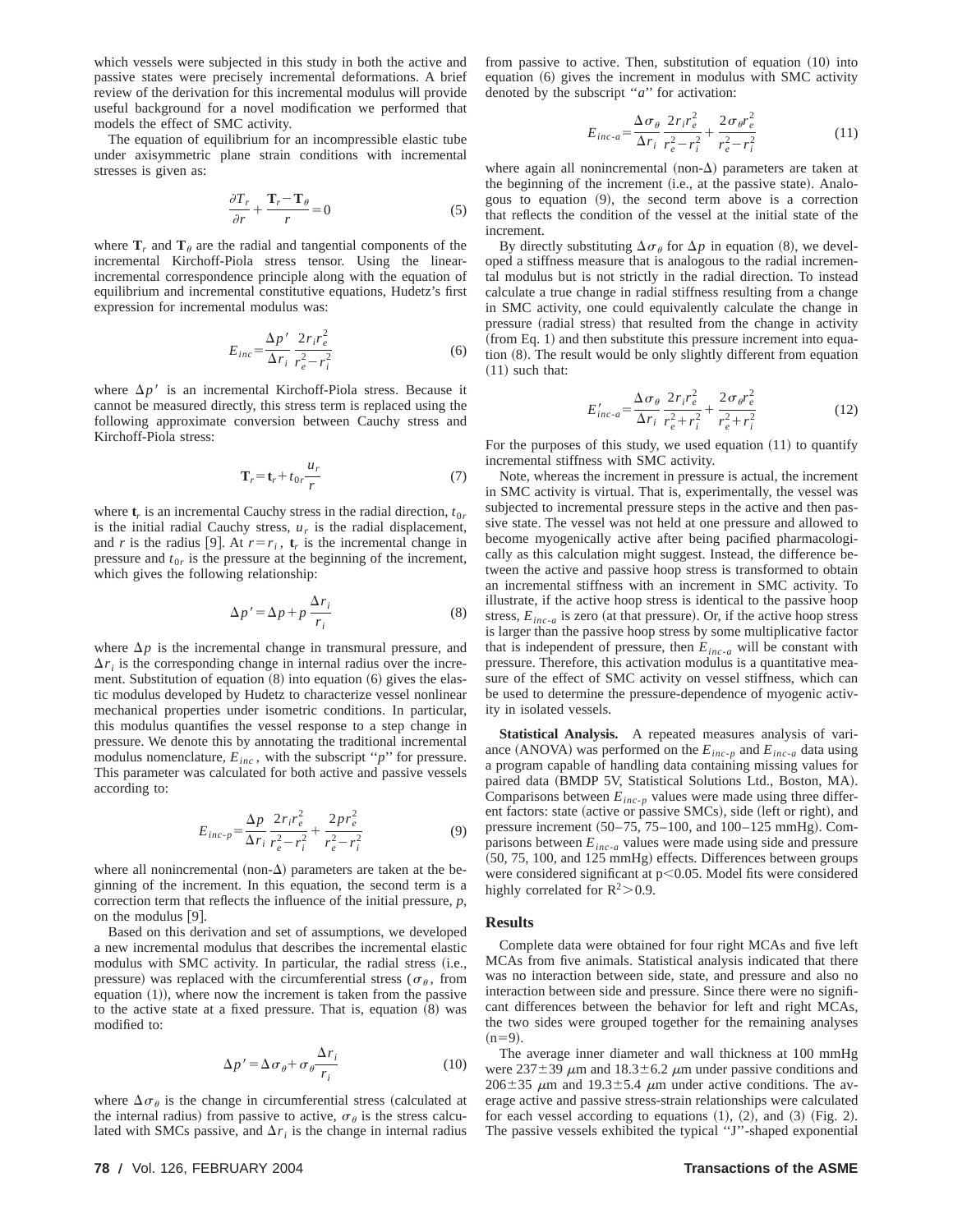

**Fig. 2 Circumferential (A) and radial (B) Cauchy stress and Almansi strain for passive and active rat MCAs. Active values** are reported for the 50–125 mmHg pressure range  $(\Diamond)$ . Passive values are reported for the 5-200 mmHg pressure range ( $\blacklozenge$ ). **Stress and strain were both calculated at the inner radius. The reference state used for the active and passive strain calculations was the passive inner radius at 0 mmHg. Values are mean**  $±$ **SE.** 

stress-strain curve seen in arteries: highly distensible at small strains, with increasing stiffness at higher strains. The active vessels, on the other hand, behaved much differently. A decrease in strain due to smooth muscle activation between 50 and 75 mmHg generated an almost parabolic stress-strain curve within the myogenic pressure range. Within this range, the circumferential stress and strain were lower in the active vessels than in the passive vessels for a given transmural pressure. Radial stress and strain are both negative due to the fact that radial stress reduces to  $-p_i$ at the internal radius and in the radial strain calculation  $(Eq. 3)$  $1/\lambda$ <sub>r</sub> $>1$ .

The average  $\beta$  value for all passive MCAs was  $9.11 \pm 1.07$ (mean R<sup>2</sup>>0.9).  $\beta$  was only calculated for the passive vessels because the active vessels did not have an exponential pressurediameter curve and thus gave a poor fit to the equation (mean  $R^2$ =0.52). A representative pressure-diameter response and the regression used to find  $\beta$  for the vessels are shown in Fig. 3.

 $E_{inc-p}$  increased significantly with pressure in the passive vessels ( $p$ <0.05), and remained relatively constant in the active vessels. Passive  $E_{inc-p}$  values (10<sup>6</sup> dynes/cm<sup>2</sup>) within the myogenic pressure range were:  $5.6 \pm 0.5$  (at 75 mmHg),  $9.6 \pm 2.1$  (at 100 mmHg), and  $14.7\pm2.4$  (at 125 mmHg). Comparable active  $E_{inc-p}$ values (10<sup>6</sup> dynes/cm<sup>2</sup>) were: 5.5 $\pm$ 2.4 (at 75 mmHg), 3.1 $\pm$ 0.4 (at 100 mmHg), and  $6.2 \pm 1.0$  (at 125 mmHg).  $E_{inc-p}$  was plotted versus both transmural pressure and circumferential strain in Fig. 4. When plotted versus pressure, it is evident that the incremental



Fig. 3 Representative pressure-diameter relation (A) and logarithmic transformation with linear regression (B) to show how  $\beta$  was determined for each vessel where p is the transmural pressure,  $p_s$  is a reference pressure,  $r_e$  is the external radius, **and res is the external radius measured at the reference pressure. The reference pressure chosen within the physiologic pressure range was 75 mmHg.**

modulus for the passive vessels at higher pressures is larger than the modulus for active vessels. When plotted versus strain, on the other hand,  $E_{inc-p}$  is higher in the active vessels for a given strain.

The activation modulus,  $E_{inc-a}$ , increased significantly with increasing pressure ( $p<0.001$ ). Values ( $10^6$  dynes/cm<sup>2</sup>) at each pressure were:  $7.3 \pm 1.2$  (50 mmHg),  $15.1 \pm 2.3$  (75 mmHg), 26.9  $\pm 6.1$  (100 mmHg), and 49.4 $\pm$ 12.6 (125 mmHg) (Fig. 5).

#### **Discussion**

Active and passive mechanical properties were measured for normal, isolated rat MCAs. Our results indicate that vascular smooth muscle activation caused by changes in transmural pressure (i.e., myogenic reactivity) had a significant influence on the mechanical behavior of these arteries. The shift to the left of the stress-strain curves for the active vessels  $(Fig. 2)$  indicates a stiffening of the vessels due to SMC activation. Because the active vessels experience smaller strains than the passive vessels for the same range of stress, they are effectively stiffer. In addition, the shape of the active stress-strain curve is very different than the passive response due to the active constriction of vessels at the lower limit of the myogenic range. Between 50 and 125 mmHg the vessels actively constrict such that they do not dilate with increasing pressure. If smooth muscle tone is lost and a vessel is overly distensible, it will not be able to effectively control the blood flow by expanding and contracting the lumen diameter. This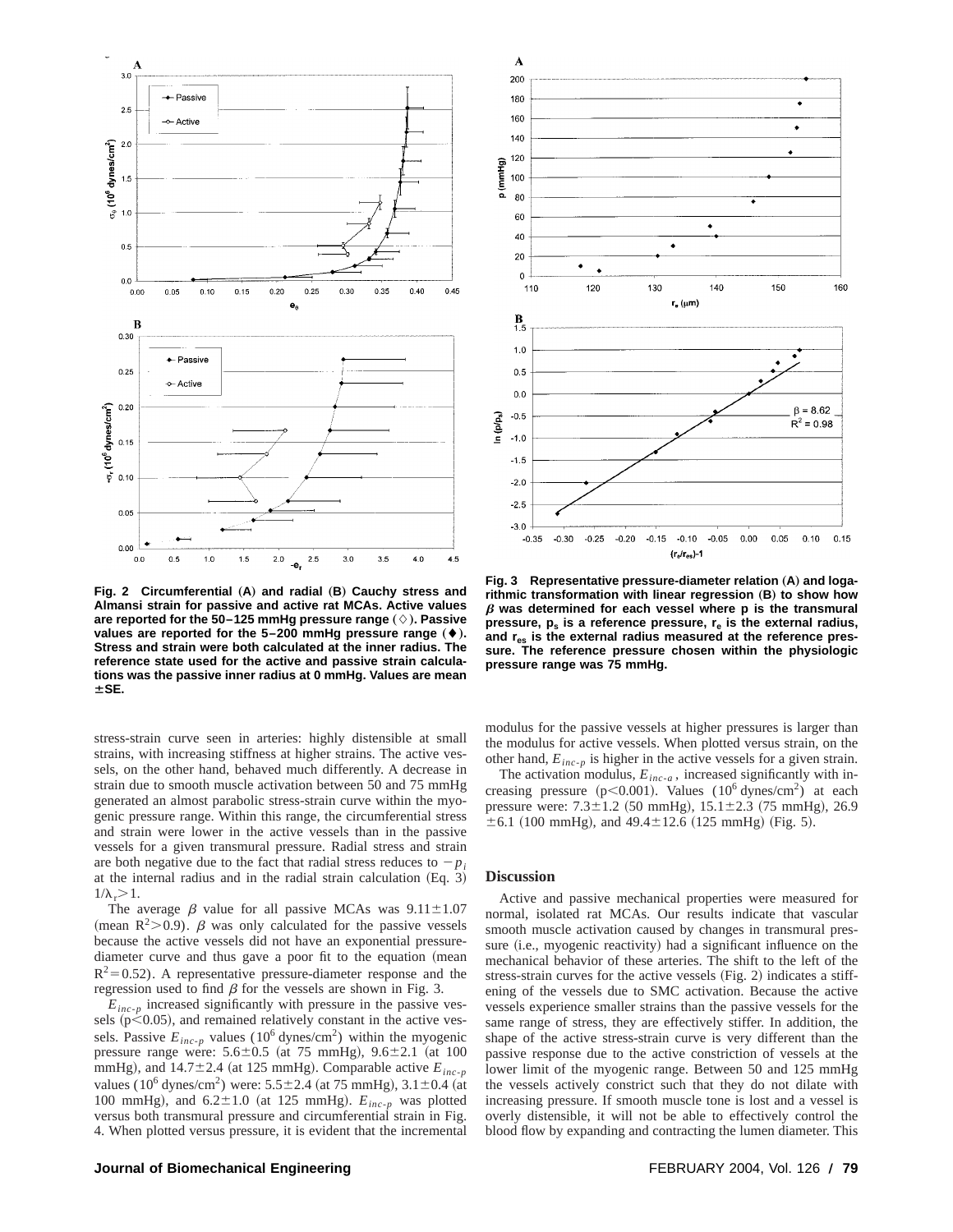

Fig. 4 Incremental elastic modulus,  $E_{inc-p}$ , for passive  $($   $\blacklozenge)$ and active  $(\Diamond)$  vessels versus transmural pressure  $(A)$  and cir*cumferential Almansi strain* (B). Values are mean $\pm$ SE. **\*pË0.05.**

demonstrates how the mechanical properties (e.g., stiffness) of the cerebral vessels can contribute to the autoregulation of cerebral blood flow.

The stiffness parameter,  $\beta$ , has been used as a simple and reliable parameter for describing the pressure-diameter relationship in arteries [1]. Hayashi et al. found  $\beta$  values for rabbit thoracic and femoral arteries ranging from 3.3 to 20, respectively  $[19]$ . Thus,



**Fig. 5 Activation modulus, <sup>E</sup>inc-a, calculated at transmural pressures ranging from 50 to 125 mmHg. The slope of the monotonic increase is significantly greater than zero between all pressures** "**\*pË0.001**…**. Values are meanÁSE.**

our average  $\beta$  value (9.01) for rat MCAs is comparable to those found previously. This parameter is useful because it describes the intrinsic material properties dimensionlessly  $[20]$ , so comparisons can easily be made between different vessel types and states (healthy, aged, diseased or damaged). The drawback to this parameter is that it is only useful for passive wall mechanics or vessels with exponential pressure-diameter relationships. In our experiments, active vessels did not display an exponential pressure-diameter relationship; so  $\beta$  was not a useful parameter for arteries with active SMCs.

Incremental elastic moduli, by constrast, quantify nonexponential and nonlinear stress-strain relationships in an arterial wall. They have been measured for many different artery types over a wide range of pressure. Values for rabbit carotid, femoral and thoracic arteries at 100 mmHg have been reported to be 35, 23, and  $13 \times 10^6$  dynes/cm<sup>2</sup>, respectively [19]. Human anterior cerebral and internal carotid arteries at 100 mmHg have been reported to have incremental moduli of 57 and 30  $\times$ 10<sup>6</sup> dynes/cm<sup>2</sup>, respectively [21]. Our values for passive rat middle cerebral arteries are slightly lower, but still within a comparable range. This wide range of moduli is attributable to the fact that different arteries with various functions and structures are being compared, and, in addition, different experimental methods and modulus formulations were used.

The form of the equation used to calculate our incremental elastic modulus,  $E_{inc-p}$ , was chosen because it was developed for an incompressible, orthotropic artery held at a fixed length, which was preferable to other moduli calculations which were developed using an isotonic (fixed force) assumption  $[1,9]$ . In this study,  $E_{inc-p}$  was calculated for arteries with both active and passive SMC states.  $E_{inc-p}$  values are different between active and passive vessels, but whether they are higher or lower for passive vessels depends upon whether they are compared at the same transmural pressure or the same circumferential strain.  $E_{inc-p}$  is higher in passive vessels when plotted versus pressure, but it is higher in active vessels when plotted versus strain. According to Dobrin, the explanation for this disparity is that different strains are associated with each pressure when the vascular muscle is active and when the muscle is relaxed  $[10]$ . The higher passive stiffness at a given pressure is due to the fact that the vessel wall is already strained at higher pressures and there is ultimately a smaller increment in strain for a given increment in pressure. Activation of the muscle clearly causes constriction to smaller overall strains, and this reduction in diameter decreases the elastic modulus of the vessel. This activity of the SMCs is important in maintaining and controlling the vessel diameter within the myogenic pressure range.

The activation modulus,  $E_{inc-a}$ , was developed to provide a direct indication of the contribution of vascular SMC activity to vessel wall stiffness, unlike the somewhat complex comparison between active and passive  $E_{inc-p}$  values. This measure increased with higher pressures as expected. Active SMCs in canine carotid arteries have been shown to exhibit a maximum elastic modulus of  $4 \times 10^6$  dynes/cm<sup>2</sup> for the whole wall and an estimated 12.7  $\times$ 10<sup>6</sup> dynes/cm<sup>2</sup> for the smooth muscle component of the wall  $[10]$ . This active elastic modulus was calculated by subtracting the elastic modulus of the potassium cyanide-treated vessel from the modulus of the norepinephrine-treated vessel at equivalent strains. The correction for the proportion of the wall that is smooth muscle is obtained by dividing the whole wall modulus by  $(1 -$ SMC fraction). If the same procedure is performed on our rat MCA, we find that the maximum active elastic modulus is 6.6  $\pm$  2.3×10<sup>6</sup> dynes/cm<sup>2</sup>, with an estimated SMC component modulus of  $26.4 \times 10^6$  dynes/cm<sup>2</sup>. These values are similar to those reported previously [10], and the SMC component modulus is comparable to our activation moduli values at 100 mmHg.

Because axial force and strain were not measured in this study, 3-D constitutive modeling was not performed. Attempts to fit these data to pseudo-strain energy equations using a plane strain